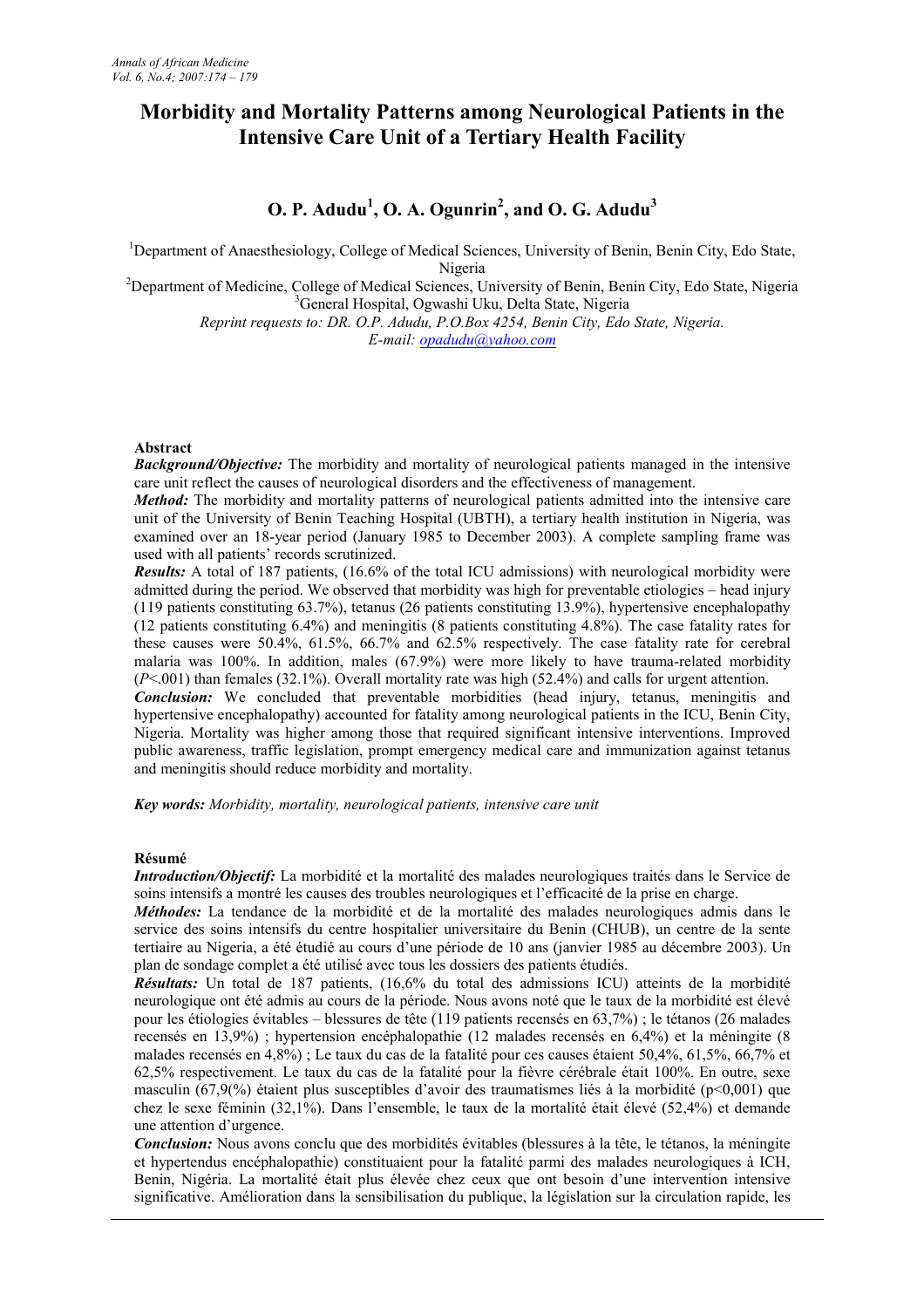soins médicaux d'urgence et de la vaccination contre le tétanos et la méningite devrait permettre de réduire la morbidité et la mortalité.

*Mots clés: Morbidité, mortalité, patients neurologique, service des soins intensifs*

#### **Introduction**

The trend in intensive care in recent times in the developed world is toward establishment of more specialized care units such as cardiac, neurological, renal, pediatric and neonatal units.<sup>1-3</sup> This is to achieve better patient care and improve outcome. In many developing countries such as Egypt<sup>4</sup> and Nigeria,<sup>5</sup> this trend also exists to a lesser extent.

Cohort studies on outcome of patients admitted into pediatric intensive care unit, $4$  medical admissions into intensive care units<sup>5,6</sup> and working practices and outcome in intensive care units  $(ICU)^7$ have been carried out in African countries. There is paucity of information on the morbidity and mortality patterns of patients with neurological morbidities admitted into the ICU in sub-Saharan Africa.

It is obvious that the trend of morbidities in intensive care units reflects the pattern of diseases in tertiary health facilities with specialized care services. Hence the understanding of the pattern of ICU morbidity and factors associated with mortality will enable proper planning and implementation of strategies to prevent these diseases or disorders. This is particularly relevant in poor resource, developing economy countries like Nigeria, where health care facilities and access to specialized care units are still far below the acceptable standard.

This study examined neurological patients in the ICU of University of Benin Teaching Hospital (UBTH), Benin City, a tertiary health facility in southern Nigeria, with a view to determining morbidity and mortality patterns and factors that contribute to mortality. In other words, it was essentially designed to give insight to the pattern of neurological morbidities and the accompanying mortality with the objectives of drawing attention to the common etiologies of severe neurological diseases in our setting and the impact of ICU interventions.

#### **Materials and Methods**

This is an 18-year retrospective study from January 1985 to December 2003. Complete sampling of all patients with neurological morbidities admitted into the ICU in UBTH was employed by looking at the master registers and patients' daily records. The case notes, where available, were also examined. Records of patients' demographic characteristics, admission diagnosis, working practices ie, day-to-day living practices, intensive care interventions and monitoring for Therapeutic Intervention Scoring System (TISS) grading was done (appendix 1). TISS grading of patients was made based on active treatment, personnel intensive ICU monitoring, technology intensive ICU monitoring and standard care.

TISS which is a scoring scale for each 36 item in the above major categories, with a maximum score of 78, was determined as TISS class IV for patients who scored 40 points and above, III for patients who scored  $20 - 39$  points, II for patients who scored  $10 - 19$  points and class I for patients who scored less than 10 points. Patients were categorized into TISS class I to IV based on the interventions enumerated below. Four point interventions include cardiac arrest and resuscitation and/or counter-shock within past 48 hours, controlled ventilation with or without PEEP, controlled ventilation with intermittent muscle relaxants, emergency operative procedures within past 24 hours, vasoactive drug infusion  $(>1)$ drug) and patients needing referral to other tertiary centers with neurosurgical unit and functional neuroimaging facilities.

Three point interventions include assisted ventilation, nasotracheal or orotracheal intubation, blind intra-tracheal suctioning, frequent infusion of blood, bolus intravenous medication (non-scheduled), vaso-active drug infusion (1 drug), active diuresis, coverage with more than two antibiotics, treatment of seizures or metabolic encephalopathy within 48 hours of onset, active treatment of alkalosis and acidosis while two point interventions include central venous pressure line, two peripheral intravenous catheters, fresh tracheostomy (less than 48 hours) and spontaneous respiration via endotracheal tube or Tpiece, gastro-intestinal feedings, hourly neuro-vital signs and multiple dressing changes. And one point interventions include electrocardiographic (ECG) monitoring, hourly vital signs, one peripheral IV catheter, standard intake and output every 24 hours, blood tests, intermittent scheduled IV medications, routine dressing changes, tracheostomy care, decubitus ulcer, urinary catheter, supplemental oxygen (nasal or mask), IV antibiotics (2 or less), chest physiotherapy, debridement of wounds and gastro-intestinal decompression. The implication of the TISS is that patients who were severely ill belonged to a higher TISS class with greater need for the most interventions and were more likely to die.

The duration of stay in the ICU and outcome were obtained. The case fatality rate was determined by the percentage of the total number of patients diagnosed as having a specific disease who die as a result of the disease within a given period. Mortality rate was calculated as the percentage of the total number of deaths to the total number of neurological patients admitted during the study period. The data are presented as frequency in percentages, medians or means  $\pm$  SD. The relative risks and Fischer's exact test were calculated to assess the significant factors contributing to mortality. Categorical data was analyzed using the chi square test where appropriate and the level of significance was taken as *P*<.05.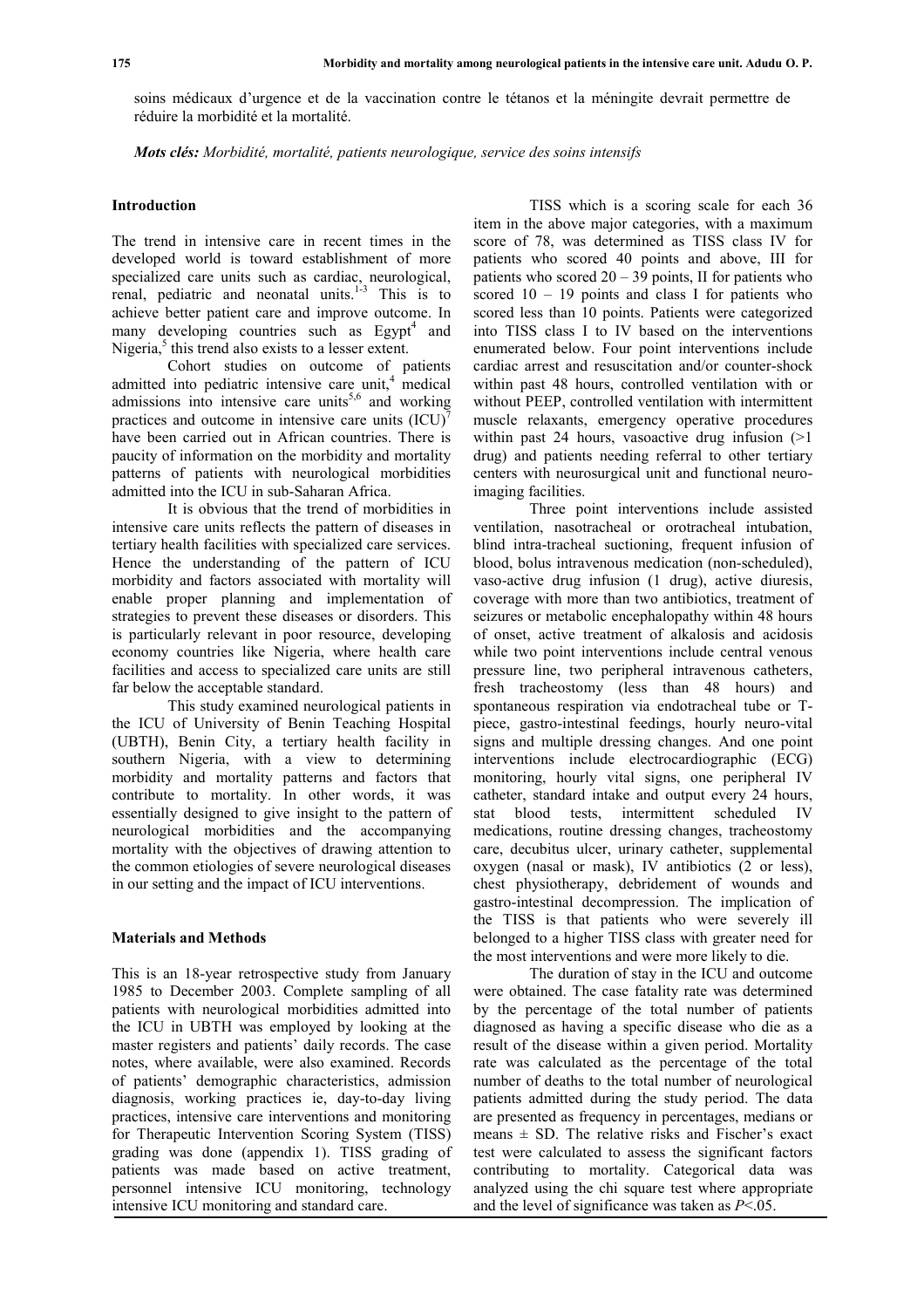#### **Results**

A total of 1124 patients were admitted into the hospital's ICU during the 18-year-period and 187 patients constituting 16.6% had neurological morbidities. This latter group consisted of 127 (67.9%) males and 60 (32.1%) females (Table 1). The mean age of the patients was  $25.4 \pm 14.4$  years. The duration of stay of patients in the unit ranged from one to 63 days with a mean of  $7.33 \pm 3.41$  days. Majority of the patients (67.4%) stayed in the ICU for a week.

The morbidity pattern showed that those with head injury were in the majority (63.7%). This was followed by patients with severe tetanus (13.9%), hypertensive and hypoxic encephalopathy  $(6.4\%)$ , meningitis (4.8%), status epilepticus (3.2%), spinalcord injury (3.2%), cerebral malaria (1.3%) and others as indicated in Table 2. Male patients were more likely to have trauma related neurological morbidity than female patients (*P*<.001) (Table 2). All the patients with cerebral malaria, cerebral abscess and metabolic encephalopathies were females.

Data on working practices among patients with head injury and tetanus showed that they had anti-tetanus serum and/or tetanus toxoid injection as appropriate in a chemist or other hospital prior to presentation. It was also found that head injury

followed trauma and tetanus mainly followed nail puncture wounds, and meningitis occurred in patients who had traveled recently to endemic areas. The patients with meningitis had no prior immunization as it was not a routine vaccine in the southern part of Nigeria.

The overall mortality rate was 52.4% with 86 (87.8%) of the 98 deaths occurring within the first week of ICU admission (Table 3). Mortality rates were significant for all cases with the exceptions of status epilepticus, spinal cord injuries and Guillare-Barre syndrome. Cerebral malaria recorded the highest case fatality rate of 100% though there were just two cases. Majority of the mortality among patients with trauma-related injury (head and spinal cord injury, tetanus) were in the  $16 - 25$  years age group.

Mortality was directly related to severity of illness as the most critically ill patients that needed the most intervention died (Fisher exact test, *P*<.0001, Table 4). Using the Therapeutic Intervention Scoring System (TISS), the Class IV patients (42.8%) were four times more likely to die compared to those in TISS Classes 1 to 3 (RR = 4.01; 95% CI = 2.45 – 6.55). Gender adjusted mortality rates for males and females were 37% and 14% respectively (Fisher exact test  $P = 0.273$ ;  $P > 0.05$ ,  $RR = 0.824$ ;  $95\%$  CI = 0.612 – 1.11).

**Table 1.** Age and Sex distribution of patients with neurological morbidity admitted into the ICU

| Age (years)  | Males $(\% )$ | Females $(\% )$ | Total $(\% )$ |
|--------------|---------------|-----------------|---------------|
| $0 - 5$      | 7(3.7)        | 3(1.6)          | 10(5.4)       |
| $6 - 15$     | 27(14.4)      | 10(5.4)         | 37(19.8)      |
| $16 - 25$    | 25(13.4)      | 13(6.9)         | 38(20.3)      |
| $26 - 35$    | 25(13.4)      | 12(6.4)         | 37(19.8)      |
| $36 - 45$    | 16(8.6)       | 6(3.2)          | 22(11.8)      |
| $46 - 55$    | 12(6.4)       | 6(3.2)          | 18(9.6)       |
| $56 - 65$    | 10(5.4)       | 7(3.7)          | 17(9.1)       |
| $66 - 75$    | 3(1.6)        | 1(0.5)          | 4(2.1)        |
| $76 - 85$    | 2(1.1)        | 2(1.1)          | 4(2.1)        |
| <b>Total</b> | 127 (68)      | 60(32)          | 187 (100)     |

**Table 2.** Morbidity Pattern of Neurological Patients in the ICU

| <b>Diagnosis</b>                                   | Males $(\% )$ | Females $(\% )$ | Total $(\% )$ |
|----------------------------------------------------|---------------|-----------------|---------------|
| Head injury / increased ICP                        | 94(50)        | 25(13.3)        | 119(63.3)     |
| Spinal cord injury                                 | 5(2.7)        | 1(0.5)          | 6(3.2)        |
| Severe Tetanus with respiratory failure.           | 19(10.1)      | 7(3.7)          | 26(13.8)      |
| Meningitis                                         | 5(2.7)        | 3(1.6)          | 8(4.3)        |
| Status Epileptic us                                | 2(1.1)        | 4(2.1)          | 6(3.2)        |
| Hypertensive Encephalopathy (One Hypoxic included) | 2(1.1)        | 10(5.3)         | 12(6.4)       |
| Guillaine-Barre syndrome                           | 1(0.5)        | 2(1.1)          | 3(1.6)        |
| Cerebral Malaria                                   |               | 2(1.1)          | 2(1.1)        |
| Cerebral Abscess                                   |               | 2(1.1)          | 2(1.1)        |
| Coma? (Unidentifiable etiology)                    |               | 2(1.1)          | 2(1.1)        |
| Acute Organic Brain Syndrome                       |               | 2(1.1)          | 2(1.1)        |
| <b>Total</b>                                       | $*128(68.2)$  | 60(31.8)        | $188* (100)$  |
| *One patient with head injury had tetanus          |               |                 |               |

ICP: Intracranial pressure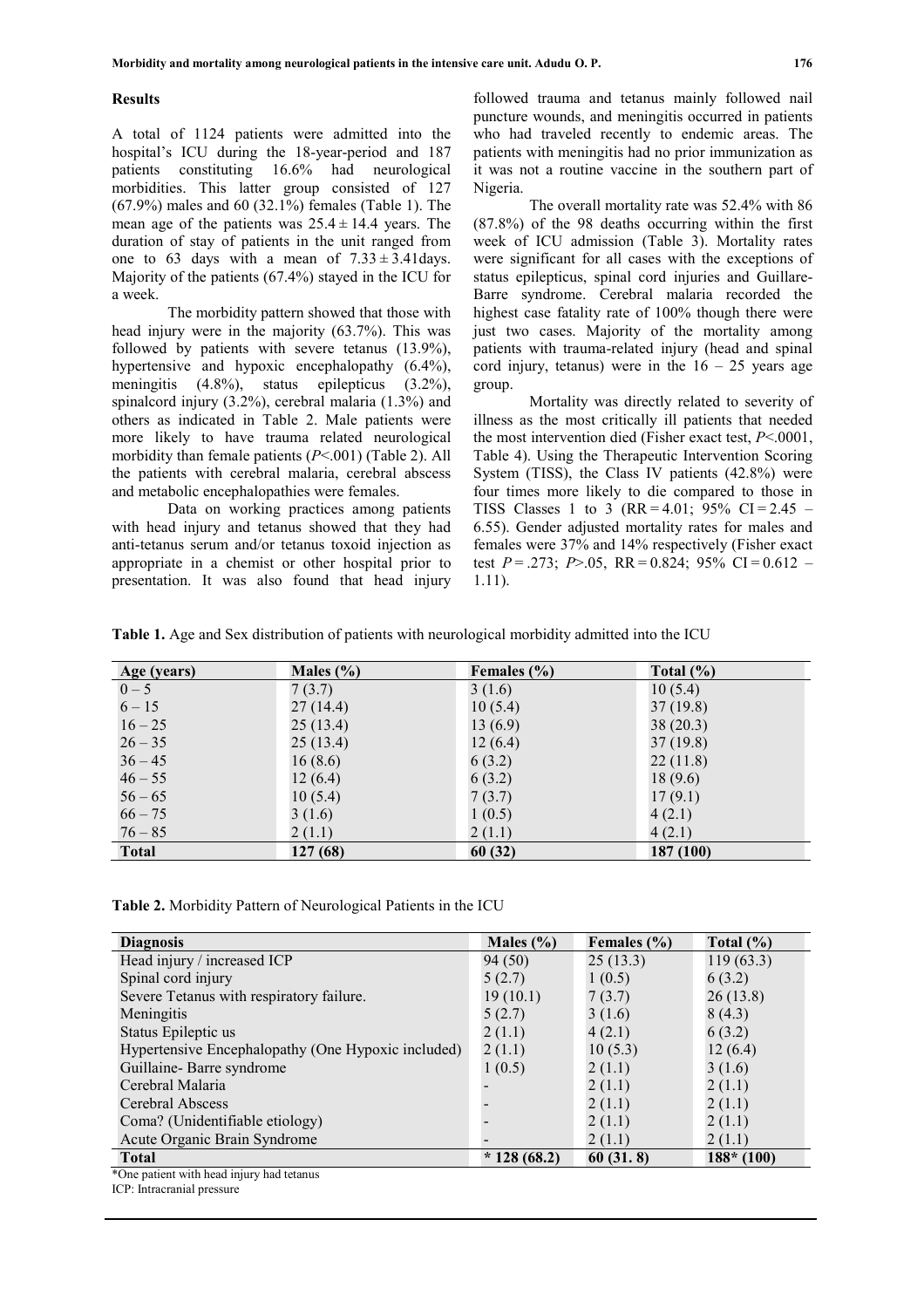| <b>Diagnosis</b>                 | <b>Total Number of</b> | Outcome $(\% )$              |                          |
|----------------------------------|------------------------|------------------------------|--------------------------|
|                                  | Patients $(\% )$       | <b>Patients who Survived</b> | <b>Patients who died</b> |
| Head injury                      | 119(63.3)              | 59 (31.5)                    | 60 (31.8)                |
| <b>Severe Tetanus</b>            | 26(13.8)               | 10(5.3)                      | 16(8.5)                  |
| Meningitis                       | 8(4.3)                 | 3(1.6)                       | 5(2.7)                   |
| Status Epileptic us              | 6(3.2)                 | 5(2.7)                       | 1(0.5)                   |
| Hypertensive Encephalopathy      | 12(6.4)                | 4(2.1)                       | 8(4.3)                   |
| Spinal Cord injury               | 6(3.2)                 | 4(2.1)                       | 2(1.1)                   |
| Guillaine-Barre Syndrome         | 3(1.6)                 | 2(1.1)                       | 1(0.5)                   |
| Cerebral Malaria                 | 2(1.1)                 |                              | 2(1.1)                   |
| Cerebral Abscess                 | 2(1.1)                 | 1(0.5)                       | 1(0.5)                   |
| Coma ? (Unidentifiable etiology) | 2(1.1)                 | 1(0.5)                       | 1(0.5)                   |
| Acute Organic Brain Syndrome     | 2(1.1)                 | 1(0.5)                       | 1(0.5)                   |
| <b>Total</b>                     | $*188(100)$            | 90 (47.9)                    | $*98(52.1)$              |

**Table 3.** Outcome pattern in ICU patients with neurological morbidity

• One patient with head injury had tetanus.

**Table 4.** Mortality as it relates to severity of illness of neurological patients in the ICU

| <b>Class of</b><br>* TISS | No. of patients who Survived | No. of patients who Died | <b>Total</b> |
|---------------------------|------------------------------|--------------------------|--------------|
|                           |                              |                          |              |
|                           | 38                           |                          | 45           |
| Ш                         | 28                           | 25                       | 53           |
|                           | 14                           | 66                       | 80           |
| <b>Total</b>              | 89                           | 98                       | 187          |

\*TISS: Therapeutic intervention scoring system.

#### **Discussion**

Neurological disorders accounted for between 65% and  $71.6\%^{8,9}$  of the morbidities in intensive care units, though there are reports with lower rates<sup>1</sup> corroborating the rate observed in this study.

In this study, morbidity pattern of our neurological patients was found to be mainly due to preventable causes such as head injury, tetanus, hypertensive encephalopathy and meningitis. Head injury and tetanus were found to be trauma related in our study. In the United States, trauma is the fourth leading cause of death among intensive care patients.<sup>8</sup> In Nigeria, although specific figures for causes of death are unknown, trauma still ranks high.<sup>10</sup> In this study, tetanus was the second most common cause of ICU admissions during the period. This contrasts with the reports from Lagos, Nigeria, where tetanus accounted for most of the ICU admissions.<sup>9</sup> Tetanus resulted from nail puncture wounds in most of the patients and this has been reported by other authors.<sup>11</sup> Meningitis was associated with travels to areas highly endemic for this disease. This contrasts with appraisals in the literature for developed countries where abortions accounted for sources of tetanus managed in the  $ICU<sup>12</sup>$  and neuraxial blocks for meningitis.<sup>13</sup> For trauma related morbidities namely, head injury and tetanus, majority of the patients were in 16-25 years age group representing the highly productive and actively mobile sector of the population with increased risk of trauma. In addition,

a significant number of male patients had trauma related morbidities probably due to the relationship between masculine identity and risk taking. The literature is replete with reports of cases of status epilepticus,<sup>14</sup> Guillaine Barre syndrome<sup>15</sup> and encephalopathy<sup>16</sup> admitted into the ICU but these disorders were not common among our intensive care patients.

The high overall mortality rate recorded in this study could be as a result of the severity of illness on admission to the ICU (42.8% of neurological patients belonged to TISS class IV), inadequate facilities to guide necessary therapeutic interventions such as extradural intracranial pressure monitor, availability of functional neuro-imaging facilities and the absence of a neurosurgical unit. The presence of a specialized neurocritical care team has been reported to reduce in-hospital mortality and length of stay in ICU.<sup>17</sup> Another contributing factor to mortality is nonneurologic organ dysfunction in patients with brain injury and this has been identified as an independent predictor of poor outcome. This dysfunction may arise as a result of the neurologic injury or secondary to treatment.<sup>18</sup>

The mortality rate of 61.5% found among tetanus patients is consistent with the range reported in four African countries including Nigeria in  $1995$ <sup>19</sup> However, Oke *et al*<sup>5</sup> reported the least mortality rate (5.3%) among tetanus patients in Lagos University Teaching Hospital Nigeria in 2001 as against a mortality rate of 45.5% reported in 1991 in the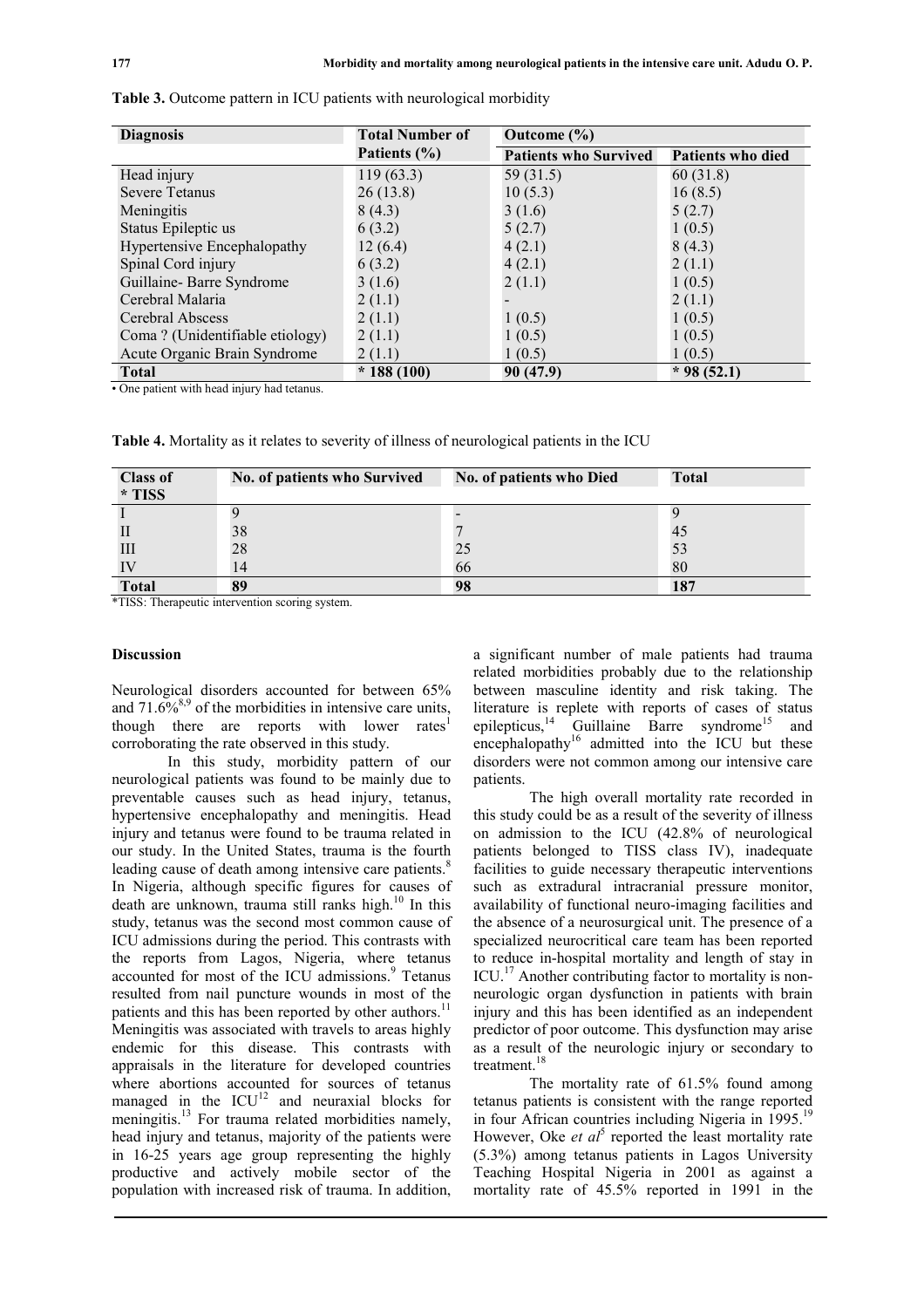same center.<sup>20</sup> It should be emphasized that immunisation against tetanus and meningitis in adults is limited to when an injury is being treated in a health institution and when there is a need to travel out of the country as required by legislation respectively. This results in poor immunization coverage of the population.

The high case fatality rates for preventable morbidities found in the study is worrisome as these diseases are easily preventable through vaccination (tetanus, meningitis), malaria prophylaxis (cerebral malaria), and control of hypertension with appropriate drugs. Health care providers should therefore be enlightened about the need for routine tetanus immunization rather than only following injury and the use of a less antigenic alternative, the human tetanus immunoglobulin (HTIG) in 500 international units single intramuscular dose for passive immunity for injuries over  $24$  hours.<sup>21</sup> Strict traffic legislation and its implementation will go a long way in preventing automobile accidents and resultant head and spinal injuries. $1,8$ 

#### *Conclusion*

This study revealed that head injury, tetanus, meningitis, hypertensive encephalopathy and cerebral malaria were the leading causes of death among neurological patients in Benin City, Nigeria. It also showed that causes of neurological morbidity are preventable and had high case fatality rates. We recommend health education of the public to improve awareness on adequate immunisation, appropriate drug management including anti malaria prophylaxis and antihypertensive therapy. There is also a need for improved enforcement of appropriate traffic legislation such as wearing of seat belts to reduce head and spinal cord injuries. The establishment of a neurosurgical unit with provision of appropriate monitors for efficient care will improve the outcome of these patients.

#### **References**

- 1. Cohen A, Bodenham A, Webster N. A review of 2000 consecutive ICU admissions. Anaesthesia. 1993;48:106-110.
- 2. Dobb GJ. Pediatric Intensive Care (editorial) Int. Care World 1993; 10; 4:165.
- 3. Arunodaya GR. Infections in neurology and neurosurgery in Intensive Care Units. Neurol India. 2001;49(Suppl 1):551-559.
- 4. El-Nawawy A. Evaluation of outcome of patients admitted to the pediatric intensive care unit in Alexandria using the pediatric risk of mortality (PRISM) score. J Trop Pediatr. 2003;49:109-114.
- 5. Oke DA. Medical admissions into the Intensive care Unit of Lagos University Teaching Hospital. Niger Postgrad Med J. 2001;8:178-182.
- 6. Hesse IF, Mensah A, Asante DK, et al. Characteristics of adult tetanus in Accra. West Afr J Med. 2003;22:291-294.
- 7. Adudu OP, Adudu OG. Working practices and patients' outcome in the Intensive care unit of the University of Benin Teaching Hospital. JMBR. 2004;3:67-72.
- 8. Stene JK, Grande CM. Anaesthesia for trauma. In: Cucchiara R.F., Miller, (Jr.) E.D., Reeves J.G, Roizen M.F. Savarese J.J. (Eds). Anaesthesia, 4th edition, New York: Churchill Livingstone 1994; 2:2157- 173.
- 9. ffoulkes Crabbe DJO. The Intensive Care Unit of the Lagos University Teaching Hospital - An Anesthetist's experience. Niger Med J. 1977;7:50-56.
- 10. Elechi EN, Etawo SU. Pilot study of injured patients seen in University of Port Harcourt Teaching Hospital, Nigeria. Injury. 1990;21:234- 238.
- 11. Ogunrin OA, Unuigbe EI. Tetanus: An analysis of the prognosticating Factors of cases admitted into the medical wards of a tertiary hospital in a developing African country between 1990 and 2000. Niger Postgrad Med J. 2004;11:97-102.
- 12. Siguier FB, Etourne C, Kahn MF. Fatal tetanus during caesarean section, seven months after a tentative unsuccessful abortion (article in French). Bull Mem Soc Med Hop Paris. 1958;74:179-181.
- 13. De Tommaso O, Caporuscio A, Tagriello V. Neurological complications following central neuraxial blocks: Are there predictive factors [review]. Eur J Anaesthesiol. 2002;19:705-716.
- 14. Outin H, Liot P, Jonghe B, Thomas P. Management of adult refractory convulsive status epilepticus in the Intensive Care Unit. Neurology. 2002;59:1249-1251.
- 15. Kapil D, Bagga A. The profile and outcome of patients admitted to a paediatric intensive care unit. Indian J Pediatr. 1993;60:5-10.
- 16. Wijdicks EFM. Neurological complications in critically ill patients [review]. Anesth Analg. 1996;83:411-419.
- 17. Suarez JI, Zaidat OO, Suri MF, et al. Length of stay and mortality in neurocritically ill patients: impact of a specialized neurocritical care team. Crit Care Med. 2004;32:2363-2364.
- 18. Zygun D. Non-neurological organ dysfunction in neurocritical care: impact on outcome and etiological considerations. Curr Opin Crit Care. 2005;11:1339-1343.
- 19. Petit PL, Van Ginneken JK. Analysis of hospital records in four African countries 1975 – 1990 with emphasis on infectious diseases. J Trop Med Hyg. 1995;98:217-227.
- 20. Bandele EO, Akinyanju OO, Bojuwoye BJ. An analysis of tetanus deaths in Lagos. J Natl Med Assoc. 1991;83:55-58.
- 21. Pascual FB, McGinley EL, Zanardi LR, et al. Tetanus Surveillance- United States, 1998-2000. MMWR Surveillance. 2003;52:1-8.